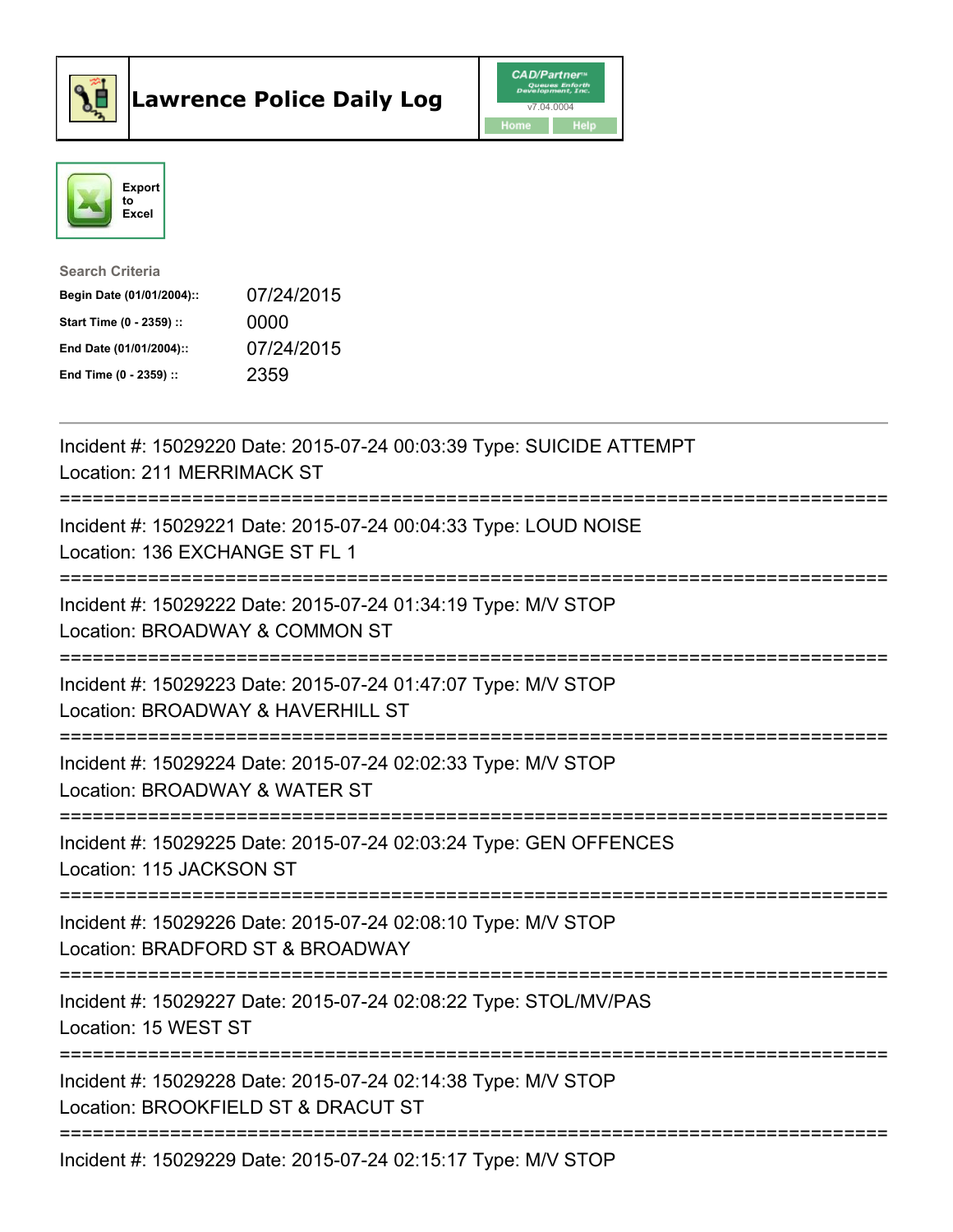Location: BRADFORD ST & BROADWAY =========================================================================== Incident #: 15029230 Date: 2015-07-24 02:16:34 Type: M/V STOP Location: LAWRENCE ST & LOWELL ST =========================================================================== Incident #: 15029231 Date: 2015-07-24 02:41:57 Type: M/V STOP Location: 151 WEST ST =========================================================================== Incident #: 15029232 Date: 2015-07-24 02:58:49 Type: HARASSMENT Location: 103 JACKSON ST #4 =========================================================================== Incident #: 15029233 Date: 2015-07-24 03:13:39 Type: M/V STOP Location: HAVERHILL ST & JACKSON ST =========================================================================== Incident #: 15029234 Date: 2015-07-24 03:41:58 Type: ASSSIT AMBULANC Location: 447 ANDOVER ST =========================================================================== Incident #: 15029235 Date: 2015-07-24 04:40:31 Type: MAL DAMAGE Location: 145 WILLOW ST =========================================================================== Incident #: 15029236 Date: 2015-07-24 05:10:28 Type: DOMESTIC/PROG Location: 274 E HAVERHILL ST #12 =========================================================================== Incident #: 15029237 Date: 2015-07-24 05:56:43 Type: ALARM/BURG Location: 280 MERRIMACK =========================================================================== Incident #: 15029238 Date: 2015-07-24 06:27:37 Type: PARK & WALK Location: BROADWAY =========================================================================== Incident #: 15029239 Date: 2015-07-24 06:33:43 Type: ALARM/BURG Location: 250 HAVERHILL ST =========================================================================== Incident #: 15029240 Date: 2015-07-24 07:17:49 Type: CLOSE STREET Location: BAILEY ST & PARKER ST =========================================================================== Incident #: 15029241 Date: 2015-07-24 07:23:23 Type: SUS PERS/MV Location: 353 ELM ST =========================================================================== Incident #: 15029242 Date: 2015-07-24 07:30:32 Type: DOMESTIC/PROG Location: 324 AMES ST =========================================================================== Incident #: 15029243 Date: 2015-07-24 07:50:33 Type: CLOSE STREET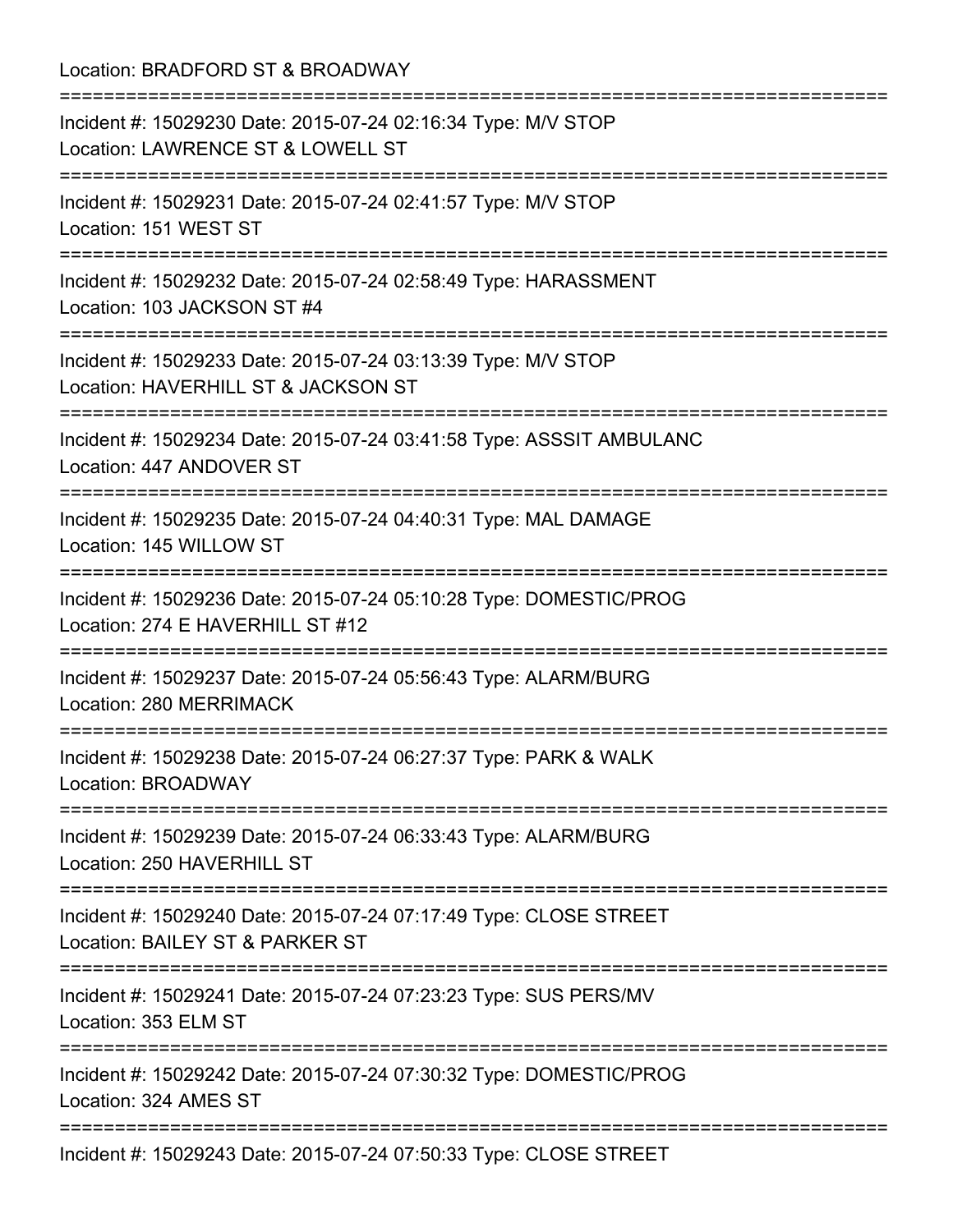=========================================================================== Incident #: 15029244 Date: 2015-07-24 07:57:28 Type: CLOSE STREET Location: AVON ST & E HAVERHILL ST =========================================================================== Incident #: 15029245 Date: 2015-07-24 08:14:50 Type: HIT & RUN M/V Location: AVON ST & TRINITY ST =========================================================================== Incident #: 15029246 Date: 2015-07-24 09:12:36 Type: INVESTIGATION Location: 90 LOWELL ST =========================================================================== Incident #: 15029247 Date: 2015-07-24 09:14:16 Type: AUTO ACC/NO PI Location: AVON ST & JACKSON ST =========================================================================== Incident #: 15029248 Date: 2015-07-24 09:18:40 Type: ROBBERY UNARM Location: DPW / 31 AUBURN ST =========================================================================== Incident #: 15029249 Date: 2015-07-24 09:27:41 Type: MEDIC SUPPORT Location: 56 SPRINGFIELD ST =========================================================================== Incident #: 15029250 Date: 2015-07-24 09:28:34 Type: ALARM/BURG Location: ESSEX CHIROPRACTIC / 493 ESSEX ST =========================================================================== Incident #: 15029251 Date: 2015-07-24 09:32:06 Type: M/V STOP Location: 2310889 NH / BOWDOIN ST & S BROADWAY =========================================================================== Incident #: 15029252 Date: 2015-07-24 09:35:33 Type: SUS PERS/MV Location: DAISY ST & HOLLY ST =========================================================================== Incident #: 15029253 Date: 2015-07-24 09:56:21 Type: M/V STOP Location: EXCHANGE ST & PARK ST =========================================================================== Incident #: 15029254 Date: 2015-07-24 09:58:33 Type: 209A/SERVE Location: 112 WATER ST FL 3 =========================================================================== Incident #: 15029255 Date: 2015-07-24 10:01:33 Type: 209A/SERVE Location: 129 WATER ST =========================================================================== Incident #: 15029256 Date: 2015-07-24 10:20:21 Type: 209A/SERVE Location: 3 MARSHALLS WY =========================================================================== Incident #: 15029257 Date: 2015-07-24 10:38:09 Type: ALARM/BURG

Location: MUNOZ RESD / 115 FERRY ST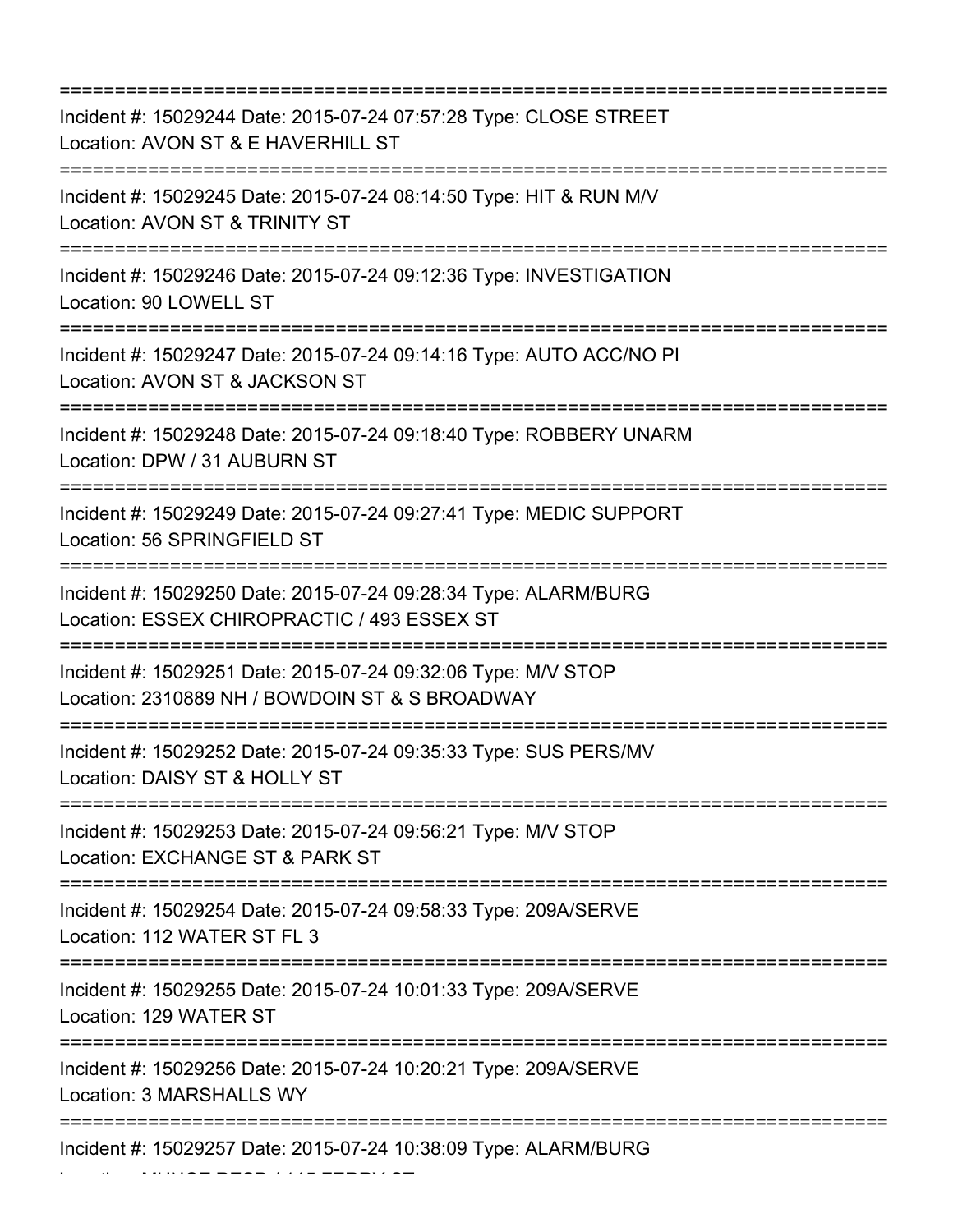=========================================================================== Incident #: 15029258 Date: 2015-07-24 10:51:13 Type: LARCENY/PAST Location: 55 GARFIELD ST =========================================================================== Incident #: 15029259 Date: 2015-07-24 10:52:29 Type: SUS PERS/MV Location: LAWRENCE MEAT COMPANY / 264 LOWELL ST =========================================================================== Incident #: 15029260 Date: 2015-07-24 11:00:44 Type: KEEP PEACE Location: 117 WILLOW ST FL 3 =========================================================================== Incident #: 15029261 Date: 2015-07-24 11:01:20 Type: SUS PERS/MV Location: 25 BOURQUE ST =========================================================================== Incident #: 15029262 Date: 2015-07-24 11:04:22 Type: PARK & WALK Location: BRADFORD ST & BROADWAY =========================================================================== Incident #: 15029263 Date: 2015-07-24 11:09:10 Type: TRESPASSING Location: 211 FARNHAM ST =========================================================================== Incident #: 15029264 Date: 2015-07-24 11:14:47 Type: WARRANT SERVE Location: 77 S UNION ST #213 =========================================================================== Incident #: 15029265 Date: 2015-07-24 11:21:23 Type: LARCENY/PAST Location: 107 GARDEN ST #3R =========================================================================== Incident #: 15029266 Date: 2015-07-24 11:32:20 Type: SHOPLIFTING Location: 700 ESSEX ST =========================================================================== Incident #: 15029267 Date: 2015-07-24 11:35:02 Type: SPECIAL CHECK Location: EVERETT ST =========================================================================== Incident #: 15029268 Date: 2015-07-24 11:43:53 Type: MAL DAMAGE Location: 2 FAIRMONT ST =========================================================================== Incident #: 15029269 Date: 2015-07-24 11:50:56 Type: KEEP PEACE Location: 324 AMES ST =========================================================================== Incident #: 15029270 Date: 2015-07-24 12:03:55 Type: SELECTIVE ENF Location: APPLETON ST & ESSEX ST =========================================================================== Incident #: 15029271 Date: 2015-07-24 12:07:43 Type: M/V STOP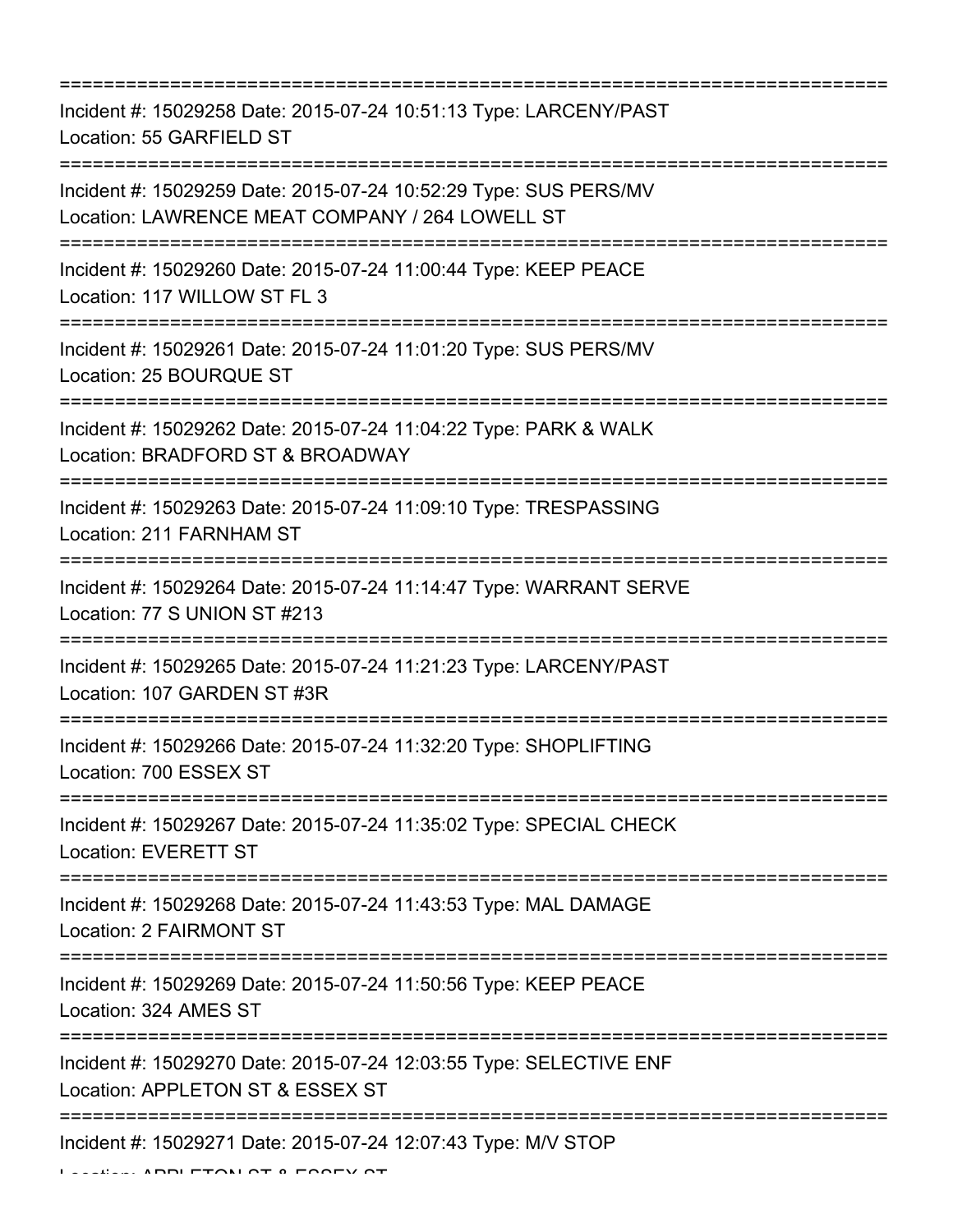| -----------------------                                                                                                              |
|--------------------------------------------------------------------------------------------------------------------------------------|
| Incident #: 15029272 Date: 2015-07-24 12:09:44 Type: INVESTIGATION<br>Location: 90 LOWELL ST                                         |
| Incident #: 15029273 Date: 2015-07-24 12:19:15 Type: LARCENY/PAST<br>Location: 248 BROADWAY<br>===================================== |
| Incident #: 15029274 Date: 2015-07-24 12:30:26 Type: AUTO ACC/PI<br>Location: 341 S BROADWAY                                         |
| Incident #: 15029275 Date: 2015-07-24 12:32:32 Type: M/V STOP<br>Location: APPLETON ST & ESSEX ST                                    |
| Incident #: 15029276 Date: 2015-07-24 12:39:42 Type: M/V STOP<br>Location: HAZEL PL & WATER ST                                       |
| Incident #: 15029277 Date: 2015-07-24 12:45:35 Type: LARCENY/PAST<br>Location: 64 DORCHESTER ST FL 3                                 |
| Incident #: 15029278 Date: 2015-07-24 12:47:56 Type: M/V STOP<br>Location: ROCIO / APPLETON ST & ESSEX ST                            |
| Incident #: 15029279 Date: 2015-07-24 12:55:21 Type: INVESTIGATION<br>Location: 586 HAVERHILL ST                                     |
| Incident #: 15029280 Date: 2015-07-24 13:00:44 Type: M/V STOP<br>Location: 3CW253 / MASON ST & WATER ST                              |
| Incident #: 15029281 Date: 2015-07-24 13:09:54 Type: ALARM/BURG<br>Location: KOSOWICZ RESD / 28 CHELMSFORD ST                        |
| Incident #: 15029282 Date: 2015-07-24 13:27:43 Type: VIO CITY ORD<br>Location: ABBOTT ST & SHAWSHEEN RD                              |
| :=======================<br>Incident #: 15029283 Date: 2015-07-24 13:29:19 Type: ALARM/BURG<br>Location: 13 PROSPECT WY              |
| Incident #: 15029284 Date: 2015-07-24 13:34:44 Type: SUS PERS/MV<br>Location: 200 COMMON ST                                          |
| Incident #: 15029285 Date: 2015-07-24 13:55:20 Type: M/V STOP                                                                        |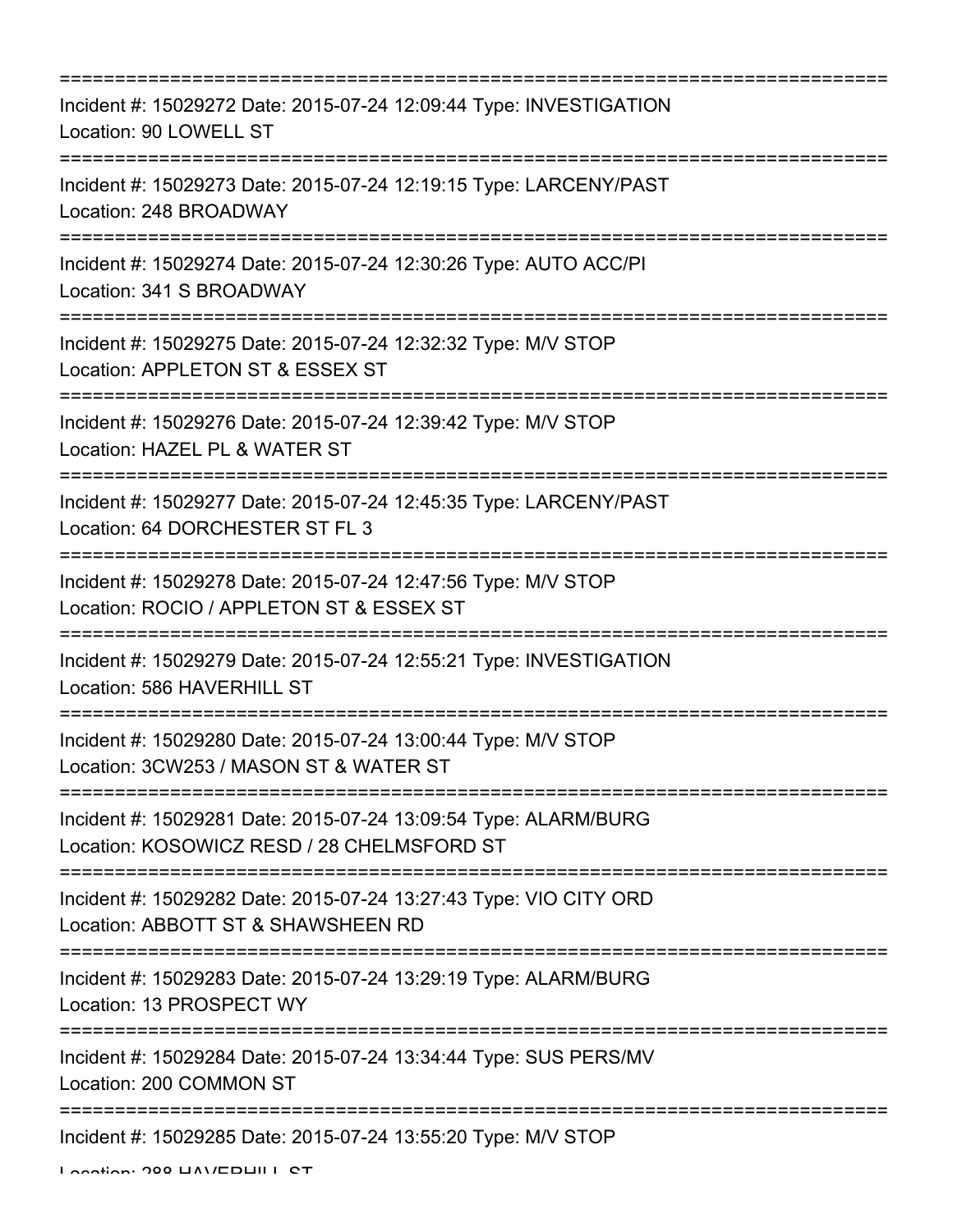| Incident #: 15029286 Date: 2015-07-24 13:55:57 Type: MAN DOWN<br>Location: BRUCKMANS FEED / 179 S BROADWAY<br>=====================================           |
|---------------------------------------------------------------------------------------------------------------------------------------------------------------|
| Incident #: 15029287 Date: 2015-07-24 14:35:48 Type: ALARM/BURG<br>Location: 185 PARK ST<br>==================================<br>--------------------------- |
| Incident #: 15029288 Date: 2015-07-24 14:38:01 Type: 209A/SERVE<br>Location: 37 CENTRE ST                                                                     |
| Incident #: 15029289 Date: 2015-07-24 14:45:36 Type: SUS PERS/MV<br>Location: 90 LOWELL ST                                                                    |
| Incident #: 15029291 Date: 2015-07-24 14:45:37 Type: FRAUD<br>Location: 64 SARATOGA ST FL 2                                                                   |
| Incident #: 15029290 Date: 2015-07-24 14:46:42 Type: SPECIAL CHECK<br>Location: DAISY ST & HOLLY ST                                                           |
| =========================<br>Incident #: 15029292 Date: 2015-07-24 14:50:12 Type: CK WELL BEING<br>Location: 560 ANDOVER ST                                   |
| Incident #: 15029294 Date: 2015-07-24 14:58:45 Type: ANIMAL COMPL<br>Location: BODWELL ST                                                                     |
| Incident #: 15029293 Date: 2015-07-24 14:58:59 Type: AUTO ACC/NO PI<br>Location: CENTRE ST & SPRUCE ST                                                        |
| Incident #: 15029295 Date: 2015-07-24 14:59:43 Type: AUTO ACC/PI<br>Location: MERRIMACK ST & S BROADWAY                                                       |
| Incident #: 15029296 Date: 2015-07-24 15:10:13 Type: B&E/MV/PAST<br>Location: 70 STATE ST                                                                     |
| :=====================================<br>Incident #: 15029297 Date: 2015-07-24 15:16:48 Type: AUTO ACC/NO PI<br>Location: ACTON ST & BROADWAY                |
| Incident #: 15029298 Date: 2015-07-24 15:19:10 Type: INVESTIGATION<br>Location: 11 DAISY ST                                                                   |
| Incident #: 15029299 Date: 2015-07-24 15:20:19 Type: DISTURBANCE<br>Location: 2 APPLETON ST                                                                   |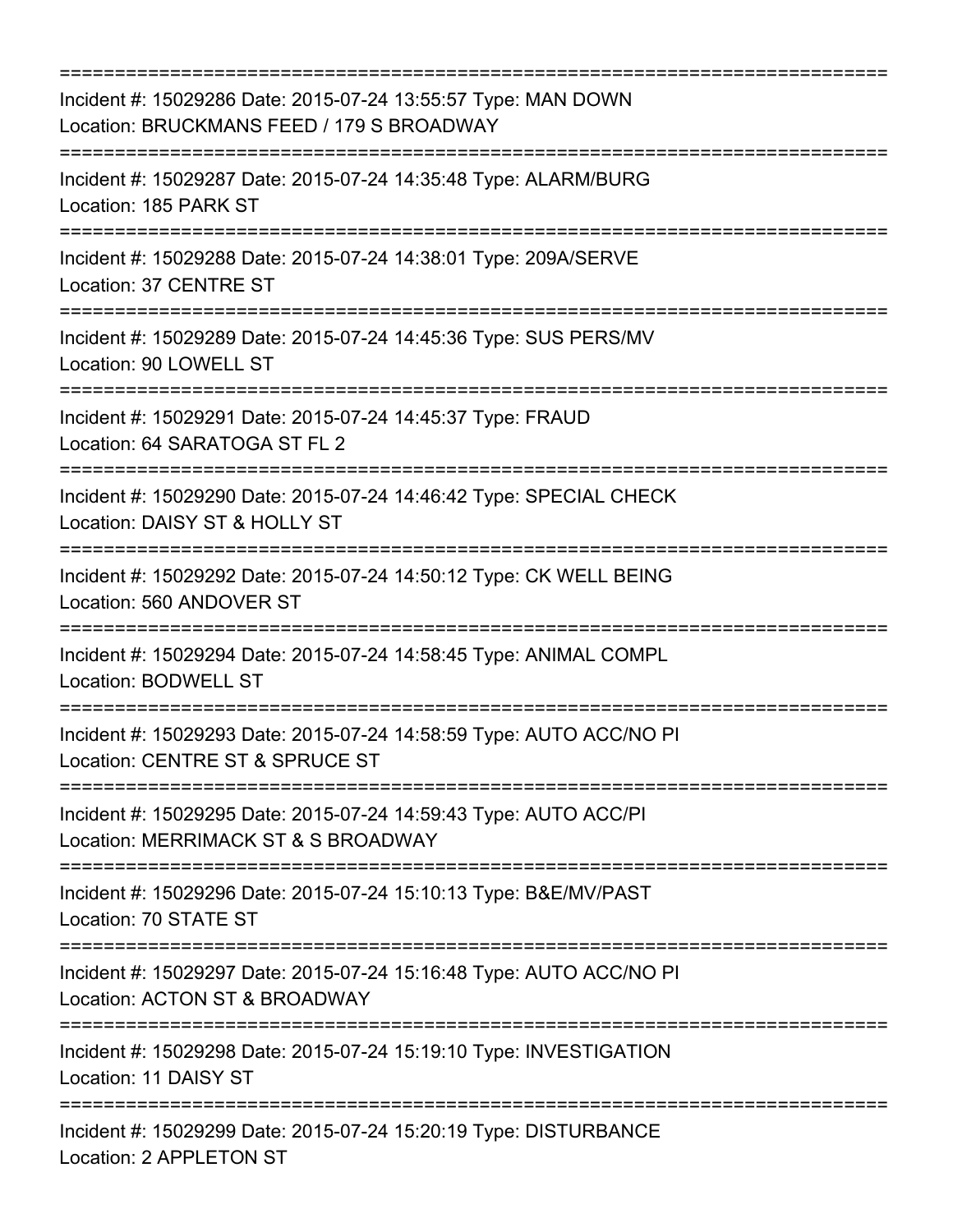Incident #: 15029300 Date: 2015-07-24 15:24:07 Type: HIT & RUN M/V Location: 45 BROADWAY =========================================================================== Incident #: 15029301 Date: 2015-07-24 15:26:03 Type: M/V STOP Location: BROADWAY & WATER ST =========================================================================== Incident #: 15029302 Date: 2015-07-24 15:28:34 Type: AUTO ACC/NO PI Location: 324 PROSPECT ST =========================================================================== Incident #: 15029303 Date: 2015-07-24 15:34:17 Type: AUTO ACC/NO PI Location: FALLS BRIDGE / null =========================================================================== Incident #: 15029305 Date: 2015-07-24 15:35:25 Type: WOMAN DOWN Location: EMBANKMENT RD & ESSEX ST =========================================================================== Incident #: 15029304 Date: 2015-07-24 15:35:43 Type: M/V STOP Location: FRANKLIN ST & TREMONT ST =========================================================================== Incident #: 15029306 Date: 2015-07-24 15:37:00 Type: SPECIAL CHECK Location: DAISY ST & HOLLY ST =========================================================================== Incident #: 15029307 Date: 2015-07-24 15:43:50 Type: DISTURBANCE Location: MERRIMACK ST =========================================================================== Incident #: 15029308 Date: 2015-07-24 16:06:50 Type: AUTO ACC/PI Location: BROADWAY & TREMONT ST =========================================================================== Incident #: 15029309 Date: 2015-07-24 16:20:15 Type: SPECIAL CHECK Location: EVERETT ST & ROWE ST =========================================================================== Incident #: 15029310 Date: 2015-07-24 16:33:27 Type: WARRANT SERVE Location: EMBANKMENT RD =========================================================================== Incident #: 15029311 Date: 2015-07-24 16:37:16 Type: DISTURBANCE Location: 649 ESSEX ST #8-8 =========================================================================== Incident #: 15029312 Date: 2015-07-24 16:38:59 Type: 209A/VIOLATION Location: 405 HAVERHILL ST ============================ Incident #: 15029313 Date: 2015-07-24 16:48:31 Type: TRESPASSING Location: COR UNUM MEAL CENTER / 191 SALEM ST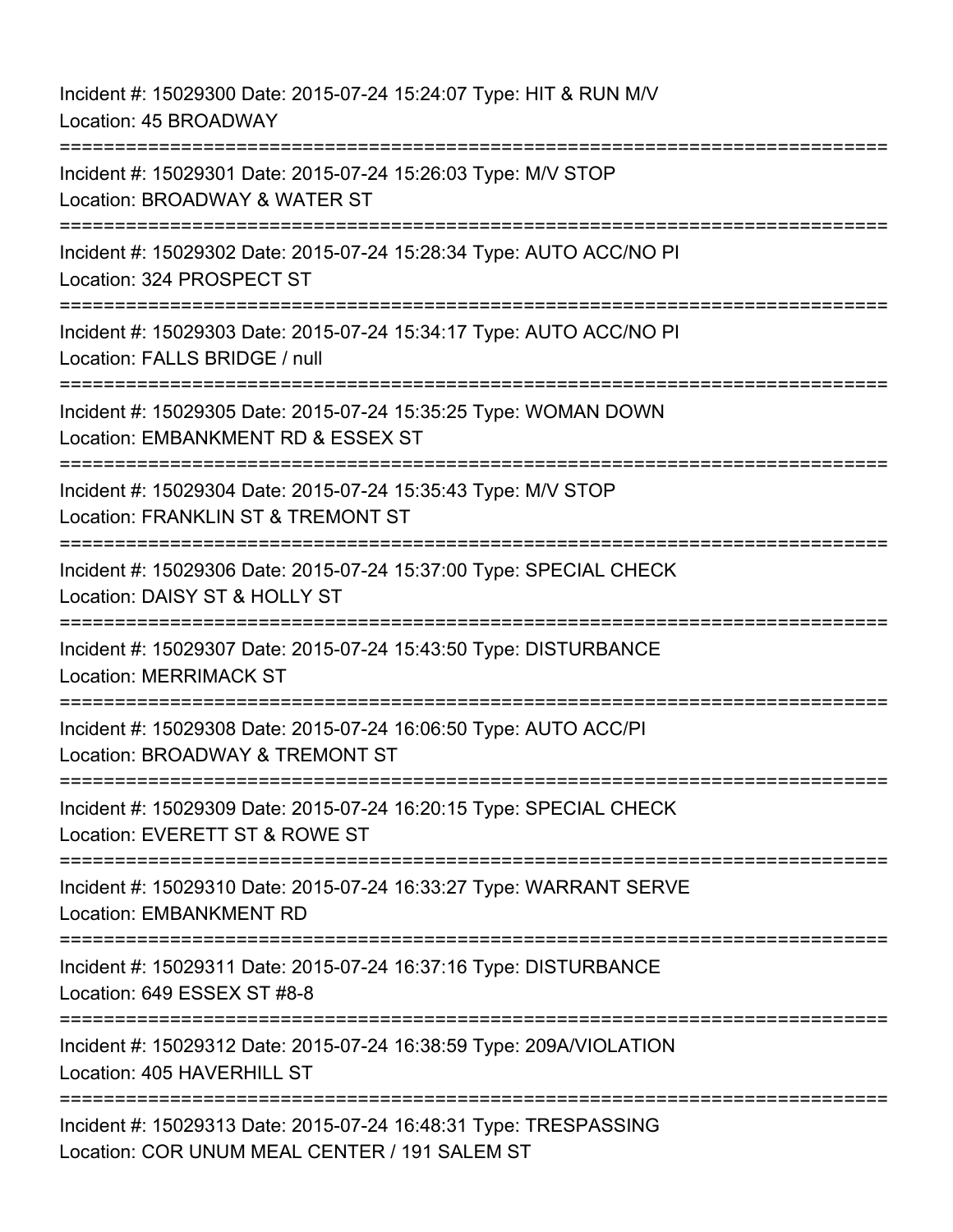Incident #: 15029314 Date: 2015-07-24 17:15:12 Type: HIT & RUN M/V Location: 45 BROADWAY #A508 =========================================================================== Incident #: 15029315 Date: 2015-07-24 17:20:00 Type: M/V STOP Location: ELM ST & HAMPSHIRE ST =========================================================================== Incident #: 15029316 Date: 2015-07-24 17:40:15 Type: M/V STOP Location: BURGER KING / 187 BROADWAY =========================================================================== Incident #: 15029317 Date: 2015-07-24 17:40:48 Type: ALARM/BURG Location: SOUTH LAWRENCE EAST SCHOOL / 165 CRAWFORD ST =========================================================================== Incident #: 15029319 Date: 2015-07-24 17:41:00 Type: SUS PERS/MV Location: 919 ESSEX ST =========================================================================== Incident #: 15029318 Date: 2015-07-24 17:41:46 Type: SUS PERS/MV Location: MARGIN ST & MELVIN ST =========================================================================== Incident #: 15029320 Date: 2015-07-24 17:44:22 Type: DRINKING PUBL Location: JUNIPER ST & BASSWOOD =========================================================================== Incident #: 15029321 Date: 2015-07-24 17:48:22 Type: M/V STOP Location: CROSS & CEDAR ============================= Incident #: 15029322 Date: 2015-07-24 17:50:46 Type: ALARM/BURG Location: 85 BLANCHARD ST =========================================================================== Incident #: 15029323 Date: 2015-07-24 17:52:52 Type: NEIGHBOR PROB Location: 685 ESSEX ST #11 =========================================================================== Incident #: 15029324 Date: 2015-07-24 17:53:11 Type: INVESTIGATION Location: 62 W DALTON ST =========================================================================== Incident #: 15029325 Date: 2015-07-24 17:53:11 Type: LOUD NOISE Location: 75 AVON ST =========================================================================== Incident #: 15029326 Date: 2015-07-24 17:54:51 Type: DEATH SUDDEN Location: 31 DARTMOUTH ST =========================================================================== Incident #: 15029327 Date: 2015-07-24 17:55:01 Type: SELECTIVE ENF Location: BROADWAY & LOWELL ST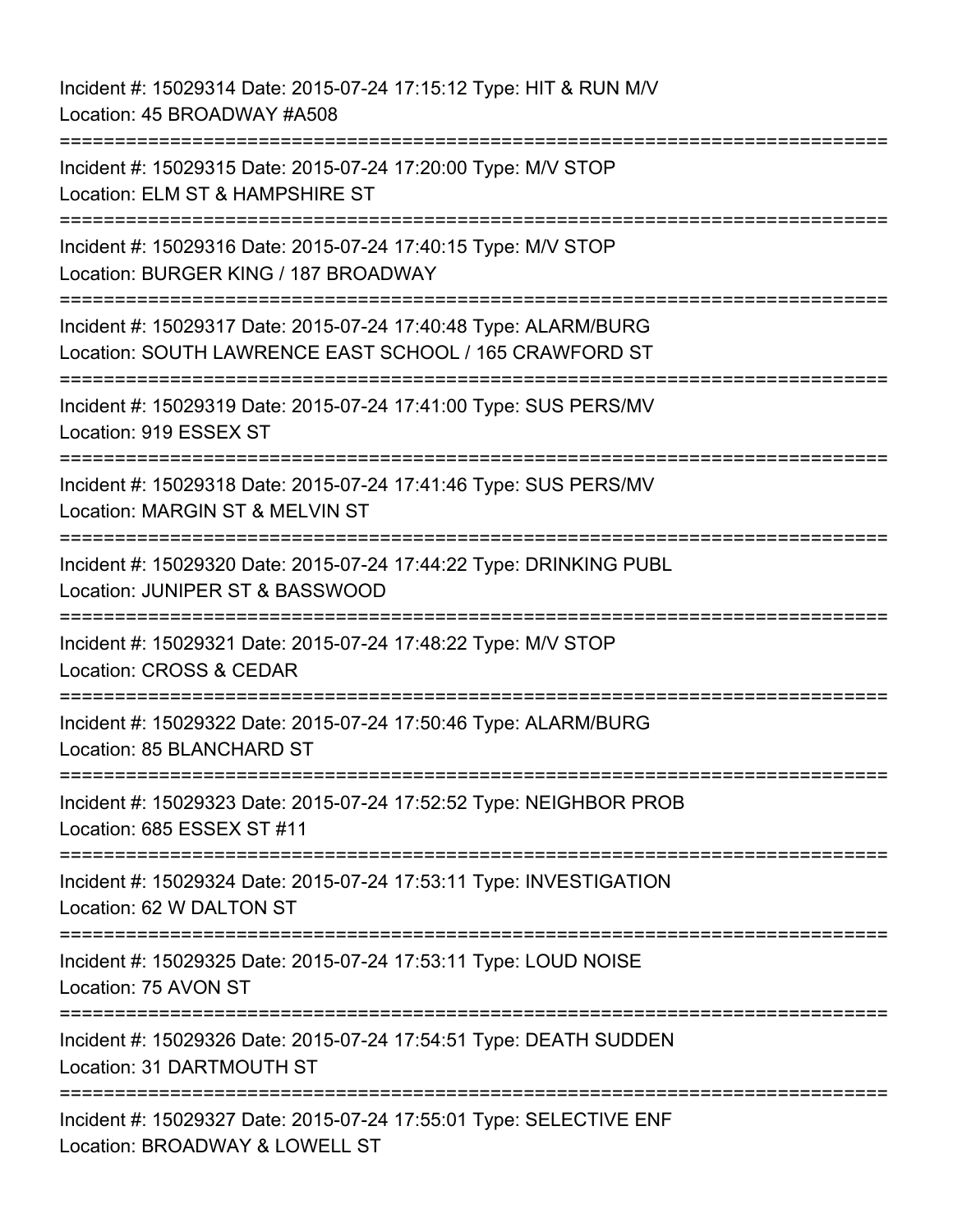Incident #: 15029328 Date: 2015-07-24 17:57:25 Type: A&B D/W/ PROG Location: 77 S UNION ST #215 =========================================================================== Incident #: 15029329 Date: 2015-07-24 18:13:24 Type: M/V STOP Location: CHERRY ST & WILBUR ST =========================================================================== Incident #: 15029330 Date: 2015-07-24 18:15:10 Type: DRUG VIO Location: 111 EXCHANGE ST =========================================================================== Incident #: 15029331 Date: 2015-07-24 18:23:15 Type: AUTO ACC/NO PI Location: PRIMO'S LIQUORS / 450 HAVERHILL ST =========================================================================== Incident #: 15029333 Date: 2015-07-24 18:23:52 Type: CK WELL BEING Location: 1 BEACONSFIELD ST =========================================================================== Incident #: 15029332 Date: 2015-07-24 18:24:45 Type: DRUG VIO Location: SUNRAY ST =========================================================================== Incident #: 15029334 Date: 2015-07-24 18:32:00 Type: CHILD MOLEST Location: 119 CHESTER ST =========================================================================== Incident #: 15029335 Date: 2015-07-24 18:45:06 Type: M/V STOP Location: BROADWAY & LOWELL ST =========================================================================== Incident #: 15029336 Date: 2015-07-24 18:46:22 Type: LOST PROPERTY Location: 491 BROADWAY =========================================================================== Incident #: 15029337 Date: 2015-07-24 18:55:01 Type: MV/BLOCKING Location: 18 KATHERINE ST =========================================================================== Incident #: 15029338 Date: 2015-07-24 18:57:27 Type: ALARM/BURG Location: 495 LOWELL ST =========================================================================== Incident #: 15029339 Date: 2015-07-24 19:03:28 Type: DOMESTIC/PROG Location: 216 WALNUT ST =========================================================================== Incident #: 15029340 Date: 2015-07-24 19:07:57 Type: M/V STOP Location: COMMON ST & FRANKLIN ST =========================================================================== Incident #: 15029341 Date: 2015-07-24 19:13:26 Type: A&B PAST Location: 700 ESSEX ST

===========================================================================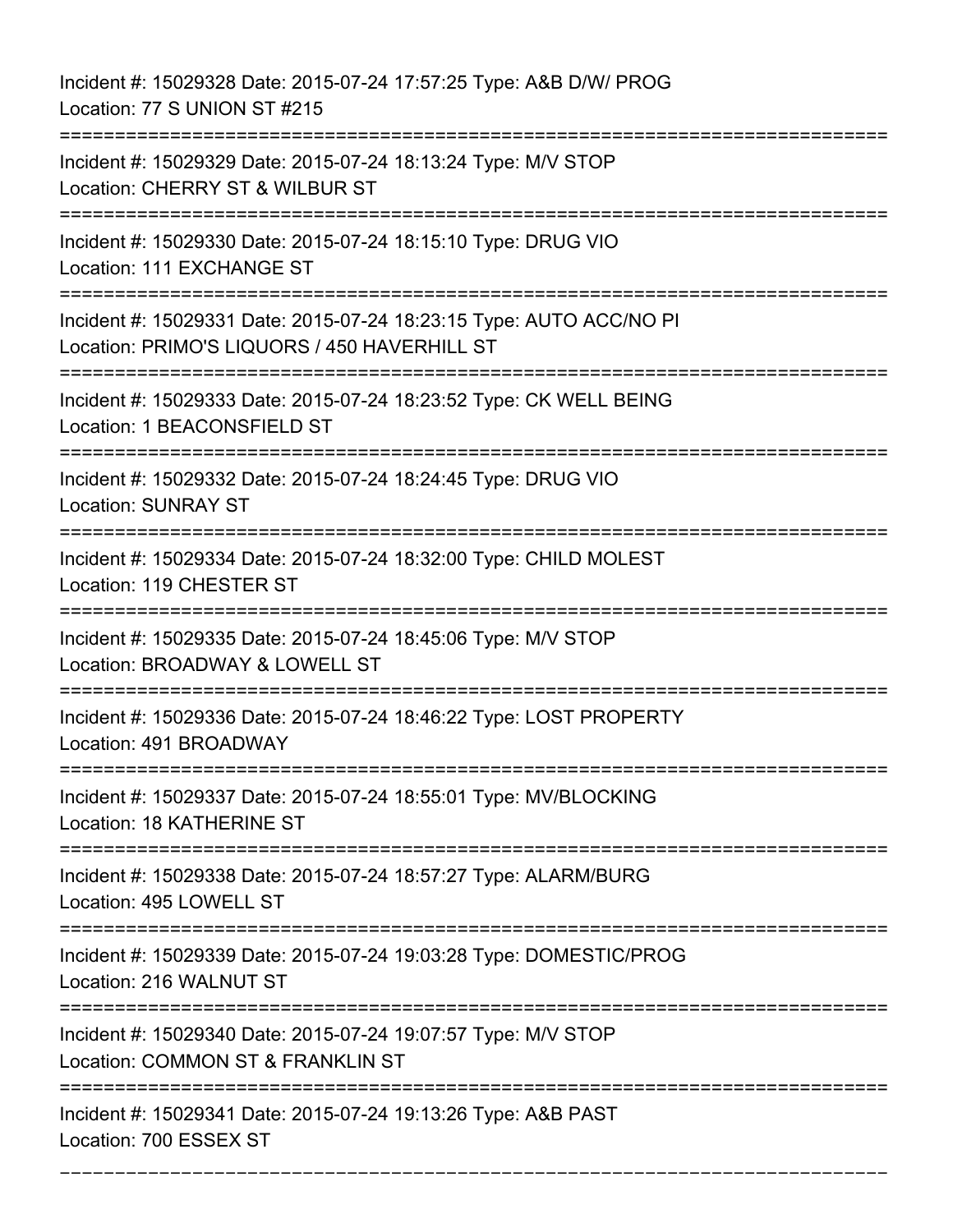| Incident #: 15029342 Date: 2015-07-24 19:23:36 Type: E911 HANGUP<br>Location: 154 ANDOVER ST #2                                    |
|------------------------------------------------------------------------------------------------------------------------------------|
| Incident #: 15029343 Date: 2015-07-24 19:37:35 Type: COURT DOC SERVE<br>Location: 73 BROOK ST                                      |
| Incident #: 15029344 Date: 2015-07-24 19:42:42 Type: NOISE ORD<br>Location: 116 JACKSON ST                                         |
| Incident #: 15029345 Date: 2015-07-24 19:46:59 Type: M/V STOP<br>Location: BROADWAY & PARK ST                                      |
| Incident #: 15029346 Date: 2015-07-24 19:54:40 Type: SUS PERS/MV<br>Location: LORING ST & SHAWSHEEN RD<br>------------------------ |
| Incident #: 15029347 Date: 2015-07-24 20:00:53 Type: ALARM/BURG<br>Location: 300 ESSEX ST FL 2ND                                   |
| Incident #: 15029349 Date: 2015-07-24 20:15:17 Type: DOMESTIC/PROG<br>Location: 32 LAWRENCE ST #27                                 |
| Incident #: 15029348 Date: 2015-07-24 20:15:24 Type: M/V STOP<br>Location: HAVERHILL ST & JACKSON ST                               |
| Incident #: 15029350 Date: 2015-07-24 20:42:43 Type: HOME INVASION<br>Location: 34 PLEASANT ST                                     |
| Incident #: 15029351 Date: 2015-07-24 20:44:08 Type: GENERAL SERV<br>Location: 61 COLUMBUS AV<br>==========================        |
| Incident #: 15029352 Date: 2015-07-24 20:48:04 Type: MAN DOWN<br>Location: ESSEX ST & NEWBURY ST                                   |
| Incident #: 15029353 Date: 2015-07-24 20:52:07 Type: CK WELL BEING<br>Location: 1 CHESTNUT ST                                      |
| Incident #: 15029354 Date: 2015-07-24 20:59:53 Type: E911 HANGUP<br>Location: 92 PARK ST                                           |
| Incident #: 15029355 Date: 2015-07-24 21:00:31 Type: DK (DRUNK)<br>Location: LAWRENCE ST & PARK ST                                 |
|                                                                                                                                    |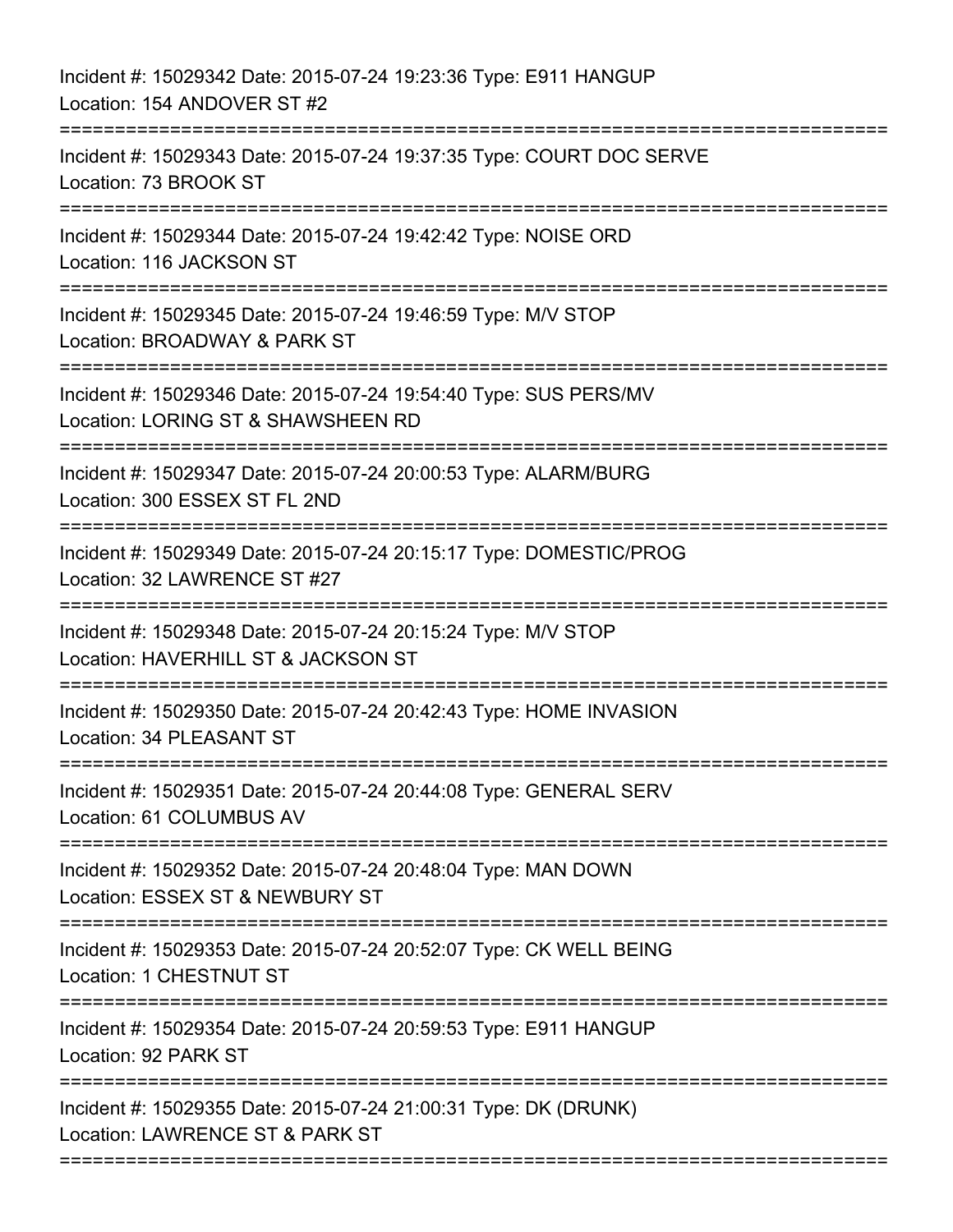| Incident #: 15029356 Date: 2015-07-24 21:12:07 Type: NOISE ORD<br>Location: 348 HAVERHILL ST                                     |
|----------------------------------------------------------------------------------------------------------------------------------|
| Incident #: 15029357 Date: 2015-07-24 21:15:30 Type: DOMESTIC/PROG<br>Location: 50 TEWKSBURY ST<br>=====================         |
| Incident #: 15029358 Date: 2015-07-24 21:16:47 Type: A&B D/W PAST<br>Location: 18 IRENE ST                                       |
| Incident #: 15029359 Date: 2015-07-24 21:28:32 Type: DK (DRUNK)<br>Location: WALGREENS / 220 S BROADWAY<br>===================== |
| Incident #: 15029360 Date: 2015-07-24 21:45:04 Type: M/V STOP<br>Location: LAFAYETTE AV & S BROADWAY                             |
| Incident #: 15029361 Date: 2015-07-24 21:50:47 Type: NOISE ORD<br>Location: 42 EUTAW ST                                          |
| Incident #: 15029362 Date: 2015-07-24 21:54:42 Type: DOMESTIC/PAST<br><b>Location: MELVIN ST</b>                                 |
| Incident #: 15029363 Date: 2015-07-24 22:02:04 Type: NOISE ORD<br>Location: 116 JACKSON ST<br>===================                |
| Incident #: 15029364 Date: 2015-07-24 22:06:51 Type: NOISE ORD<br>Location: 15 LORING ST                                         |
| Incident #: 15029365 Date: 2015-07-24 22:08:12 Type: NOISE ORD<br>Location: 102 MARBLE AV                                        |
| Incident #: 15029366 Date: 2015-07-24 22:15:44 Type: M/V STOP<br>Location: 205 BROADWAY                                          |
| Incident #: 15029367 Date: 2015-07-24 22:30:56 Type: AUTO ACC/UNK PI<br>Location: 0 MARSTON ST                                   |
| Incident #: 15029368 Date: 2015-07-24 22:40:08 Type: AUTO ACC/PI<br>Location: MAY ST & RAILROAD ST                               |
| Incident #: 15029369 Date: 2015-07-24 22:46:36 Type: A&B PAST<br>Location: 18 LEA ST FL 2                                        |
|                                                                                                                                  |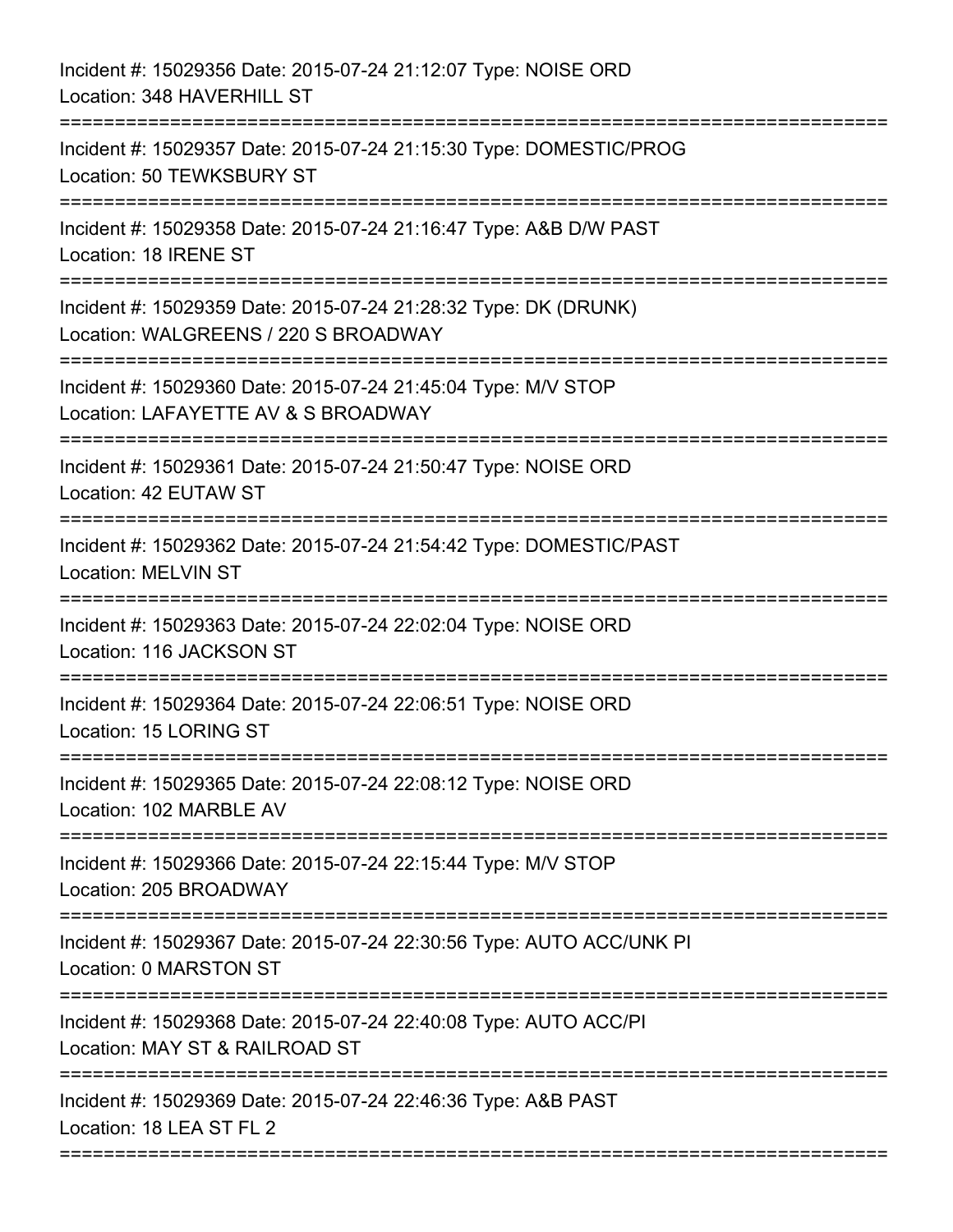Location: 61 BROOKFIELD ST

| Incident #: 15029371 Date: 2015-07-24 22:51:54 Type: MEDIC SUPPORT<br>Location: 240 E HAVERHILL ST                               |
|----------------------------------------------------------------------------------------------------------------------------------|
| Incident #: 15029373 Date: 2015-07-24 22:58:08 Type: NOISE ORD<br>Location: 18 DAISY ST<br>----------------------------------    |
| Incident #: 15029372 Date: 2015-07-24 23:00:18 Type: M/V STOP<br>Location: CENTRO NIGHTCLUB / 60 COMMON ST                       |
| Incident #: 15029374 Date: 2015-07-24 23:07:42 Type: M/V STOP<br>Location: BROADWAY & ESSEX ST<br>=======================        |
| Incident #: 15029375 Date: 2015-07-24 23:10:39 Type: NOISE ORD<br>Location: 171 WILLOW ST                                        |
| Incident #: 15029376 Date: 2015-07-24 23:11:26 Type: NOISE ORD<br>Location: OLIVE AV & W LOWELL ST                               |
| Incident #: 15029377 Date: 2015-07-24 23:21:38 Type: NOISE ORD<br>Location: 16 SPRING ST FL 3                                    |
| Incident #: 15029379 Date: 2015-07-24 23:35:44 Type: M/V STOP<br>Location: 173 ESSEX ST<br>===================================== |
| Incident #: 15029378 Date: 2015-07-24 23:35:46 Type: NOISE ORD<br>Location: 116 JACKSON ST                                       |
| Incident #: 15029380 Date: 2015-07-24 23:38:06 Type: MAN DOWN<br>Location: 77 S UNION ST                                         |
| Incident #: 15029381 Date: 2015-07-24 23:43:55 Type: NOISE ORD<br>Location: 10 INMAN ST                                          |
| Incident #: 15029382 Date: 2015-07-24 23:52:44 Type: NOISE ORD<br><b>Location: CANTERBURY ST</b>                                 |
|                                                                                                                                  |